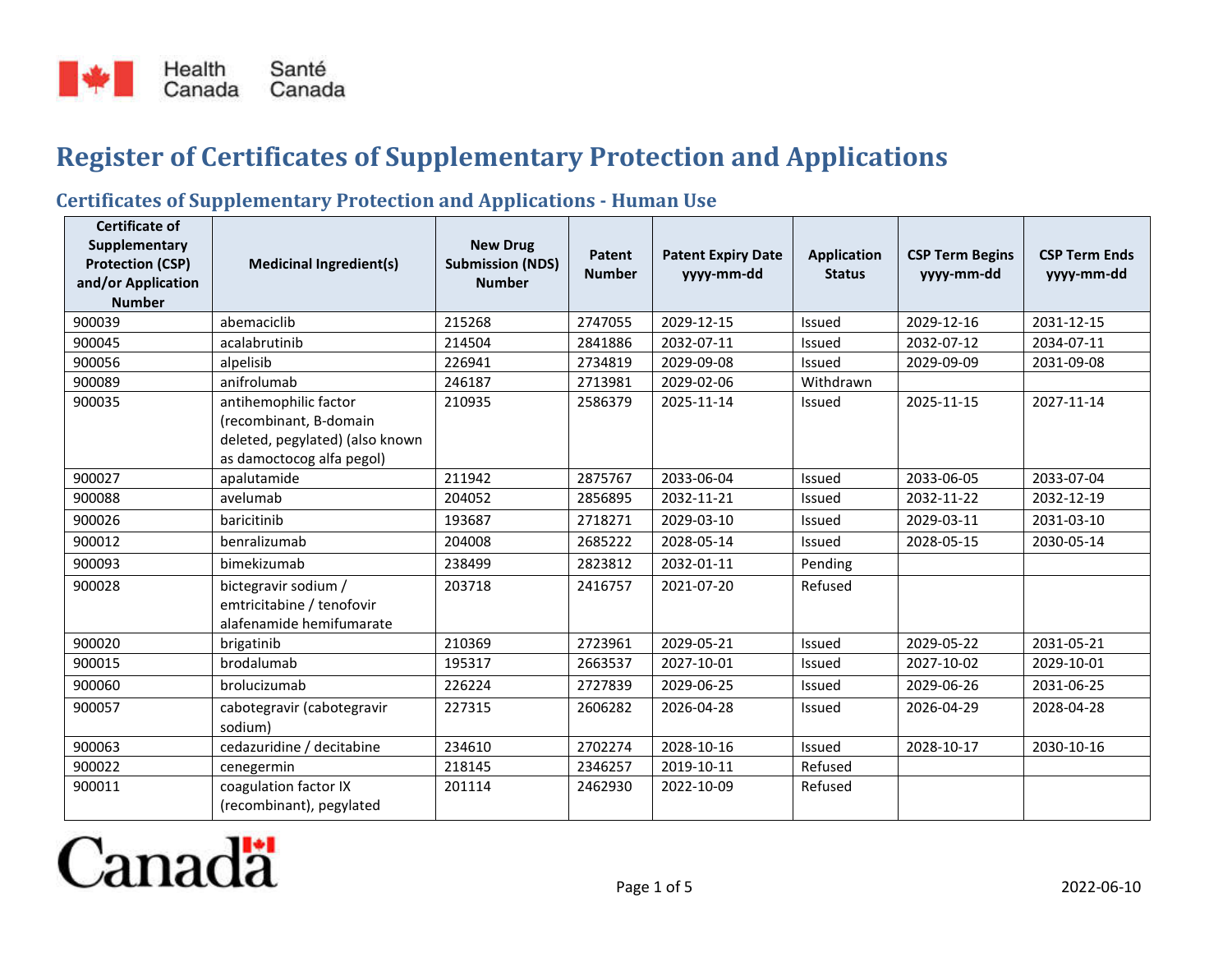| <b>Certificate of</b><br>Supplementary<br><b>Protection (CSP)</b><br>and/or Application<br><b>Number</b> | <b>Medicinal Ingredient(s)</b>                                                               | <b>New Drug</b><br><b>Submission (NDS)</b><br><b>Number</b> | Patent<br><b>Number</b> | <b>Patent Expiry Date</b><br>yyyy-mm-dd | <b>Application</b><br><b>Status</b> | <b>CSP Term Begins</b><br>yyyy-mm-dd | <b>CSP Term Ends</b><br>yyyy-mm-dd |
|----------------------------------------------------------------------------------------------------------|----------------------------------------------------------------------------------------------|-------------------------------------------------------------|-------------------------|-----------------------------------------|-------------------------------------|--------------------------------------|------------------------------------|
| 900052                                                                                                   | coagulation factor IX<br>(recombinant), pegylated                                            | 201114                                                      | 2665480                 | 2027-10-04                              | Refused                             |                                      |                                    |
| 900084                                                                                                   | COVID-19 vaccine (ChAdOx1-S<br>[recombinant])                                                | 252495                                                      | 2837274                 | 2032-05-25                              | Refused                             |                                      |                                    |
| 900019                                                                                                   | crisaborole                                                                                  | 206906                                                      | 2597982                 | 2026-02-16                              | Issued                              | 2026-02-17                           | 2028-02-16                         |
| 900041                                                                                                   | dacomitinib                                                                                  | 214572                                                      | 2565812                 | 2025-04-25                              | Issued                              | 2025-04-26                           | 2027-04-25                         |
| 900058                                                                                                   | darolutamide                                                                                 | 226146                                                      | 2777896                 | 2030-10-27                              | Issued                              | 2030-10-28                           | 2032-10-27                         |
| 900017                                                                                                   | darunavir ethanolate / cobicistat<br>/ emtricitabine / tenofovir<br>alafenamide hemifumarate | 199705                                                      | 2678907                 | 2028-02-22                              | Issued                              | 2028-02-23                           | 2030-02-22                         |
| 900051                                                                                                   | dolutegravir (dolutegravir<br>sodium) / lamivudine                                           | 220275                                                      | 3003988                 | 2031-01-24                              | Issued                              | 2031-01-25                           | 2033-01-24                         |
| 900021                                                                                                   | dolutegravir (dolutegravir<br>sodium) / rilpivirine (rilpivirine<br>hydrochloride)           | 206402                                                      | 2606282                 | 2026-04-28                              | Refused                             |                                      |                                    |
| 900034                                                                                                   | doravirine                                                                                   | 211293                                                      | 2794377                 | 2031-03-28                              | Issued                              | 2031-03-29                           | 2033-03-28                         |
| 900004                                                                                                   | dupilumab                                                                                    | 201285                                                      | 2737044                 | 2029-10-27                              | Issued                              | 2029-10-28                           | 2031-10-27                         |
| 900010                                                                                                   | durvalumab                                                                                   | 202953                                                      | 2778714                 | 2030-11-24                              | Issued                              | 2030-11-25                           | 2032-11-04                         |
| 900024                                                                                                   | emicizumab                                                                                   | 212635                                                      | 2817964                 | 2031-11-17                              | Issued                              | 2031-11-18                           | 2033-08-03                         |
| 900053                                                                                                   | entrectinib                                                                                  | 227517                                                      | 2693901                 | 2028-07-08                              | Issued                              | 2028-07-09                           | 2030-07-08                         |
| 900074                                                                                                   | eptinezumab                                                                                  | 233288                                                      | 2836649                 | 2032-05-21                              | Issued                              | 2032-05-22                           | 2034-05-21                         |
| 900070                                                                                                   | erdafitinib                                                                                  | 224529                                                      | 2796204                 | 2031-04-28                              | Issued                              | 2031-04-29                           | 2033-04-28                         |
| 900025                                                                                                   | erenumab                                                                                     | 208607                                                      | 2746858                 | 2029-12-18                              | Issued                              | 2029-12-19                           | 2031-12-18                         |
| 900018                                                                                                   | ertugliflozin                                                                                | 204724                                                      | 2733795                 | 2029-08-17                              | Issued                              | 2029-08-18                           | 2031-08-17                         |
| 900076                                                                                                   | estetrol monohydrate /<br>drospirenone                                                       | 236197                                                      | 2448278                 | 2022-05-23                              | Issued                              | 2022-05-24                           | 2024-05-23                         |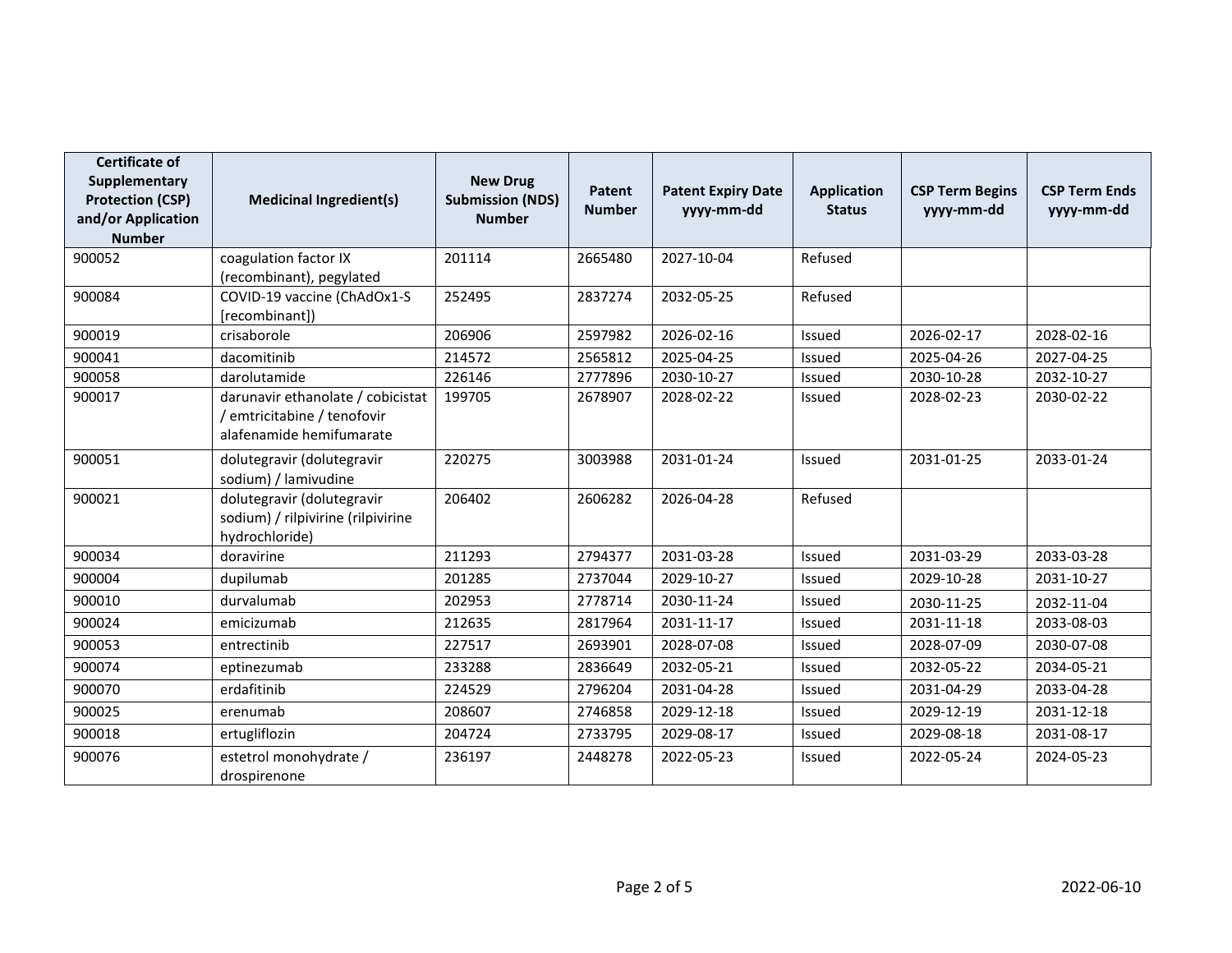| <b>Certificate of</b><br>Supplementary<br><b>Protection (CSP)</b><br>and/or Application<br><b>Number</b> | <b>Medicinal Ingredient(s)</b>                                                    | <b>New Drug</b><br><b>Submission (NDS)</b><br><b>Number</b> | <b>Patent</b><br><b>Number</b> | <b>Patent Expiry Date</b><br>yyyy-mm-dd | <b>Application</b><br><b>Status</b> | <b>CSP Term Begins</b><br>yyyy-mm-dd | <b>CSP Term Ends</b><br>yyyy-mm-dd |
|----------------------------------------------------------------------------------------------------------|-----------------------------------------------------------------------------------|-------------------------------------------------------------|--------------------------------|-----------------------------------------|-------------------------------------|--------------------------------------|------------------------------------|
| 900033                                                                                                   | fluticasone furoate.<br>umeclidinium (as bromide),<br>vilanterol (as trifenatate) | 204880                                                      | 2781487                        | 2030-11-29                              | Issued                              | 2030-11-30                           | 2032-11-29                         |
| 900044                                                                                                   | galcanezumab                                                                      | 219521                                                      | 2802102                        | 2031-06-07                              | Issued                              | 2031-06-08                           | 2033-06-07                         |
| 900055                                                                                                   | gilteritinib fumarate                                                             | 227918                                                      | 2760061                        | 2030-05-06                              | Issued                              | 2030-05-07                           | 2032-05-06                         |
| 900062                                                                                                   | glasdegib                                                                         | 225793                                                      | 2690953                        | 2028-06-16                              | Issued                              | 2028-06-17                           | 2030-06-16                         |
| 900001                                                                                                   | glecaprevir / pibrentasvir                                                        | 202233                                                      | 2807847                        | 2031-10-12                              | Refused                             |                                      |                                    |
| 900014                                                                                                   | glycopyrronium (as bromide) /<br>formoterol fumarate dihydrate                    | 201306                                                      | 2763936                        | 2030-05-28                              | Refused                             |                                      |                                    |
| 900003                                                                                                   | guselkumab                                                                        | 200590                                                      | 2635692                        | 2026-12-28                              | Issued                              | 2026-12-29                           | 2028-12-28                         |
| 900085                                                                                                   | inclisiran sodium                                                                 | 243470                                                      | 2892160                        | 2033-12-05                              | Issued                              | 2033-12-06                           | 2035-12-05                         |
| 900090                                                                                                   | Infigratinib phosphate                                                            | 246904                                                      | 2781431                        | 2030-12-06                              | Pending                             |                                      |                                    |
| 900032                                                                                                   | inotersen (inotersen sodium)                                                      | 214274                                                      | 2797792                        | 2031-04-29                              | Issued                              | 2031-04-30                           | 2033-04-29                         |
| 900023                                                                                                   | insulin glargine / lixisenatide                                                   | 207006                                                      | 2740685                        | 2029-10-09                              | Issued                              | 2029-10-10                           | 2031-10-09                         |
| 900029                                                                                                   | lanadelumab                                                                       | 213920                                                      | 2786019                        | 2031-01-06                              | Issued                              | 2031-01-07                           | 2033-01-06                         |
| 900043                                                                                                   | larotrectinib (larotrectinib<br>sulfate)                                          | 219998                                                      | 2741313                        | 2029-10-21                              | Issued                              | 2029-10-22                           | 2031-10-21                         |
| 900066                                                                                                   | lefamulin (supplied as lefamulin<br>acetate)                                      | 233292                                                      | 2678795                        | 2028-03-19                              | Issued                              | 2028-03-20                           | 2030-03-19                         |
| 900069                                                                                                   | lemborexant                                                                       | 231286                                                      | 2811895                        | 2031-09-20                              | Issued                              | 2031-09-21                           | 2033-09-20                         |
| 900007                                                                                                   | letermovir                                                                        | 204165                                                      | 2524069                        | 2024-04-17                              | Issued                              | 2024-04-18                           | 2026-04-17                         |
| 900009                                                                                                   | lifitegrast                                                                       | 199810                                                      | 2609053                        | 2026-05-17                              | Issued                              | 2026-05-18                           | 2028-05-17                         |
| 900040                                                                                                   | lorlatinib                                                                        | 215733                                                      | 2863892                        | 2033-02-20                              | Issued                              | 2033-02-21                           | 2034-02-23                         |
| 900087                                                                                                   | lurbinectedin                                                                     | 247485                                                      | 2455768                        | 2022-08-06                              | Issued                              | 2022-08-07                           | 2024-08-06                         |
| 900071                                                                                                   | luspatercept                                                                      | 236441                                                      | 2733911                        | 2029-08-13                              | Issued                              | 2029-08-14                           | 2031-08-13                         |
| 900086                                                                                                   | macitentan / tadalafil                                                            | 245848                                                      | 2659770                        | 2027-08-28                              | <b>Issued</b>                       | 2027-08-29                           | 2029-08-28                         |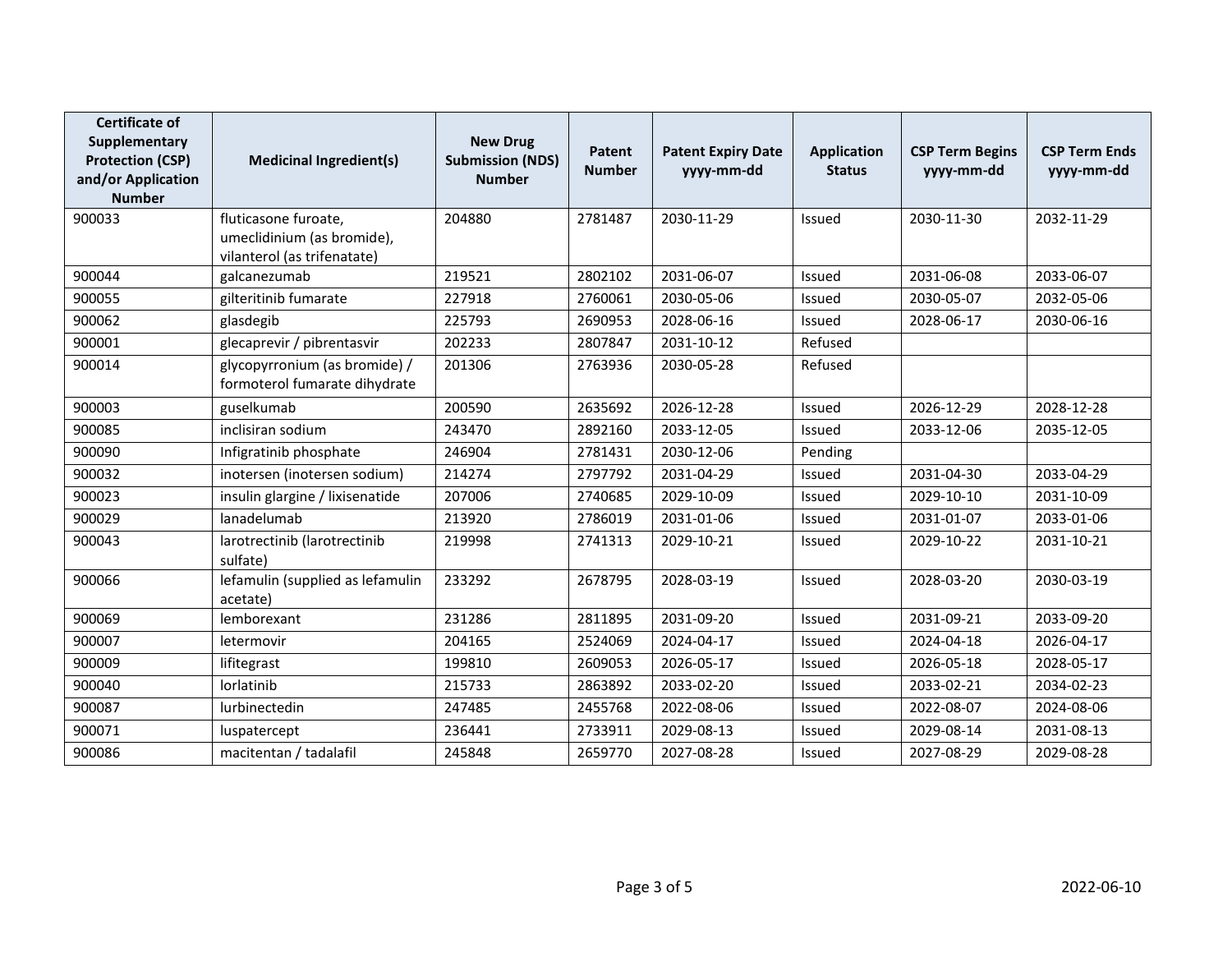| <b>Certificate of</b><br>Supplementary<br><b>Protection (CSP)</b><br>and/or Application<br><b>Number</b> | <b>Medicinal Ingredient(s)</b>                                                                                                                            | <b>New Drug</b><br><b>Submission (NDS)</b><br><b>Number</b> | Patent<br><b>Number</b> | <b>Patent Expiry Date</b><br>yyyy-mm-dd | <b>Application</b><br><b>Status</b> | <b>CSP Term Begins</b><br>yyyy-mm-dd | <b>CSP Term Ends</b><br>yyyy-mm-dd |
|----------------------------------------------------------------------------------------------------------|-----------------------------------------------------------------------------------------------------------------------------------------------------------|-------------------------------------------------------------|-------------------------|-----------------------------------------|-------------------------------------|--------------------------------------|------------------------------------|
| 900002                                                                                                   | neisseria meningitidis grp B<br>recombinant lipoprotein 2086<br>subfamily A / neisseria<br>meningitidis grp B recombinant<br>lipoprotein 2086 subfamily B | 195550                                                      | 2463476                 | 2022-10-11                              | <b>Issued</b>                       | 2022-10-12                           | 2024-10-11                         |
| 900008                                                                                                   | olaratumab                                                                                                                                                | 203478                                                      | 2680945                 | 2026-06-19                              | Issued                              | 2026-06-20                           | 2028-06-19                         |
| 900072                                                                                                   | ozanimod (ozanimod<br>hydrochloride)                                                                                                                      | 232761                                                      | 2723904                 | 2029-05-14                              | Issued                              | 2029-05-15                           | 2031-05-14                         |
| 900073                                                                                                   | ozanimod (ozanimod<br>hydrochloride)                                                                                                                      | 232761                                                      | 2780772                 | 2030-11-15                              | Withdrawn                           |                                      |                                    |
| 900091                                                                                                   | palovarotene                                                                                                                                              | 252065                                                      | 2809374                 | 2031-08-31                              | Issued                              | 2031-09-01                           | 2033-08-31                         |
| 900094                                                                                                   | pemigatinib                                                                                                                                               | 242569                                                      | 2876689                 | 2033-06-12                              | Pending                             |                                      |                                    |
| 900080                                                                                                   | pertuzumab, trastuzumab                                                                                                                                   | 237402                                                      | 2788253                 | 2032-08-29                              | Refused                             |                                      |                                    |
| 900092                                                                                                   | pneumococcal polysaccharide<br>serotypes (1, 3, 4, 5, 6A, 6B, 7F,<br>9V, 14, 18C, 19A, 19F, 22F, 23F,<br>and 33F) conjugated to CRM197<br>protein         | 247042                                                      | 2788680                 | 2031-02-03                              | <b>Issued</b>                       | 2031-02-04                           | 2033-02-03                         |
| 900067                                                                                                   | polatuzumab vedotin                                                                                                                                       | 232303                                                      | 2693255                 | 2028-07-15                              | Issued                              | 2028-07-16                           | 2030-07-15                         |
| 900079                                                                                                   | ponesimod                                                                                                                                                 | 239537                                                      | 2968180                 | 2035-12-10                              | Issued                              | 2035-12-11                           | 2036-04-29                         |
| 900050                                                                                                   | prasterone                                                                                                                                                | 198822                                                      | 2696127                 | 2028-08-08                              | Withdrawn                           |                                      |                                    |
| 900068                                                                                                   | remdesivir                                                                                                                                                | 240551                                                      | 2804840                 | 2031-07-22                              | <b>Issued</b>                       | 2031-07-23                           | 2033-07-22                         |
| 900016                                                                                                   | ribociclib (ribociclib succinate)                                                                                                                         | 203884                                                      | 2734802                 | 2029-08-20                              | Issued                              | 2029-08-21                           | 2031-08-20                         |
| 900065                                                                                                   | ripretinib                                                                                                                                                | 234688                                                      | 2875970                 | 2032-06-07                              | Issued                              | 2032-06-08                           | 2034-06-07                         |
| 900042                                                                                                   | risankizumab                                                                                                                                              | 215753                                                      | 2816950                 | 2031-11-02                              | <b>Issued</b>                       | 2031-11-03                           | 2033-11-02                         |
| 900078                                                                                                   | risdiplam                                                                                                                                                 | 242373                                                      | 2948561                 | 2035-05-11                              | <b>Issued</b>                       | 2035-05-12                           | 2036-04-15                         |
| 900031                                                                                                   | rivaroxaban                                                                                                                                               | 211611                                                      | 2451258                 | 2022-06-07                              | Refused                             |                                      |                                    |
| 900046                                                                                                   | romosozumab                                                                                                                                               | 197713                                                      | 2607197                 | 2026-04-28                              | Issued                              | 2026-04-29                           | 2028-04-28                         |
| 900061                                                                                                   | satralizumab                                                                                                                                              | 233642                                                      | 2699834                 | 2029-09-25                              | Issued                              | 2029-09-26                           | 2031-09-25                         |
| 900005                                                                                                   | semaglutide                                                                                                                                               | 202059                                                      | 2601784                 | 2026-03-20                              | Issued                              | 2026-03-21                           | 2028-03-20                         |